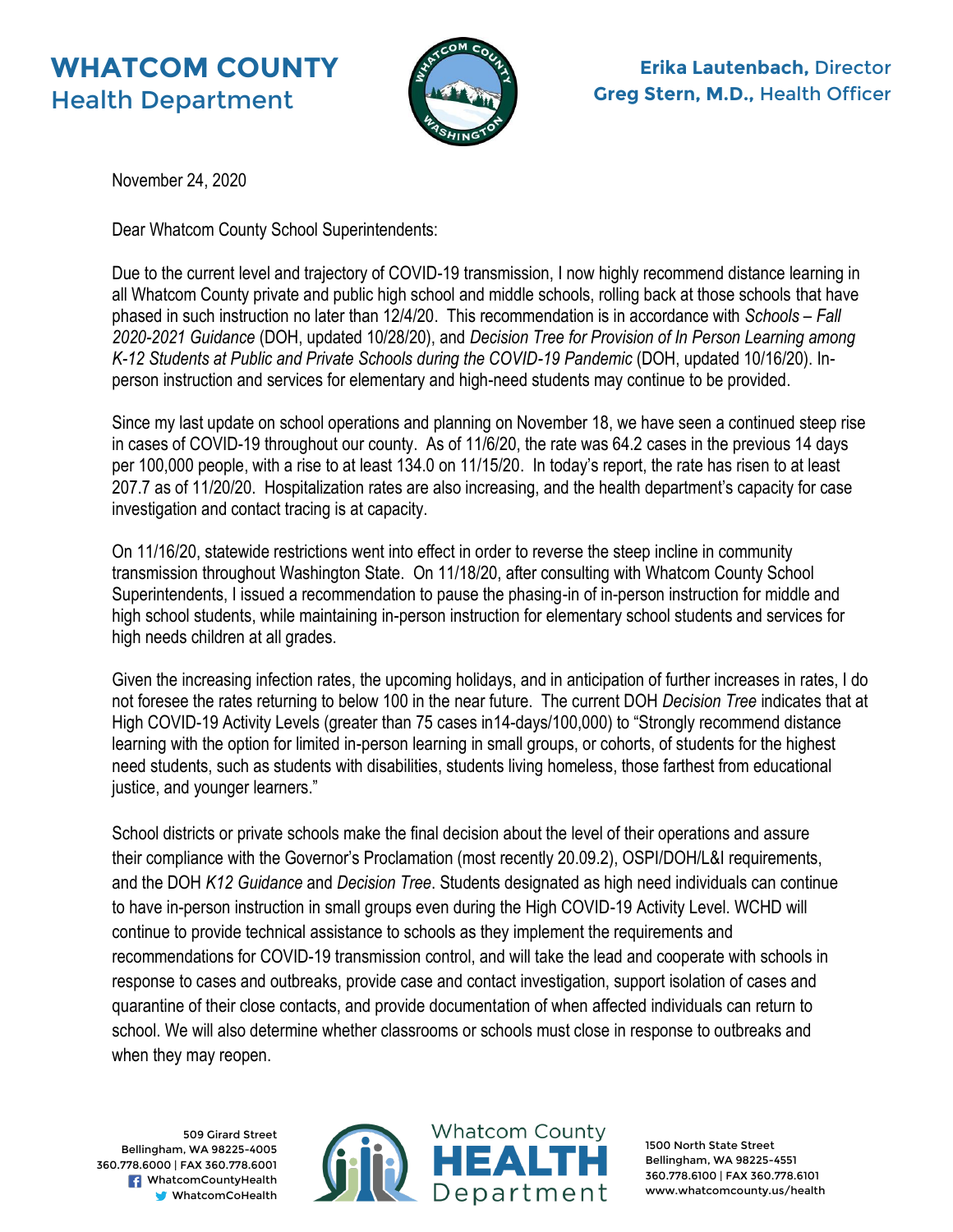We recognize the challenge to providing a safe environment for the critical educational and developmental opportunities and support services that children need and that schools must provide. It is our goal to return to a cautious, slow phased-in approach to resuming in-person learning for older students as soon as community transmission rates return to sustained safer levels.

Sincerely, Geg Stern MD

Greg Stern MD, Health Officer

Attachment: Appendix – Requirements and References re: COVID-19 and School Operations/Planning